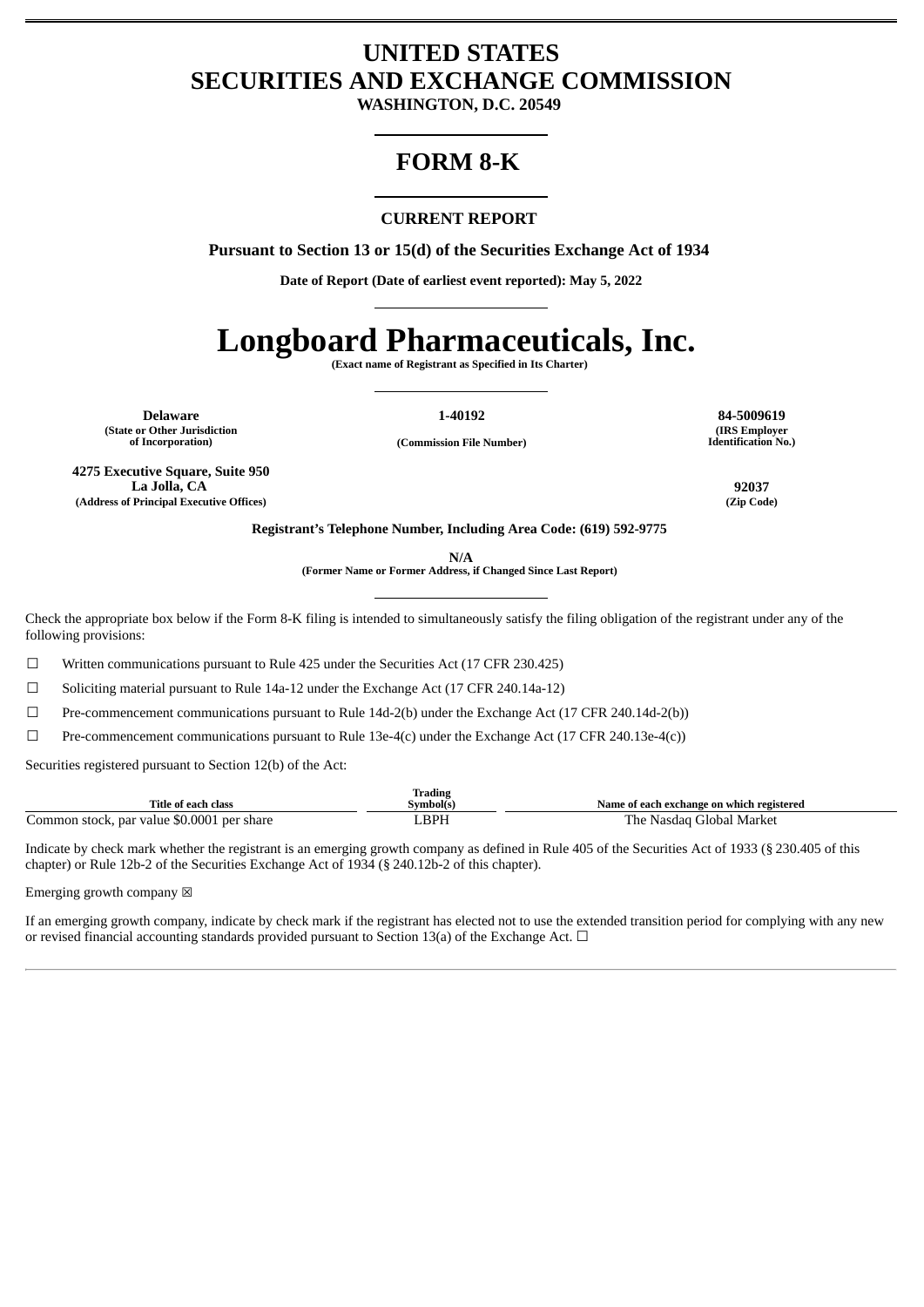#### **Item 2.02 Results of Operations and Financial Condition.**

On May 5, 2022, Longboard Pharmaceuticals, Inc. ("Longboard") issued a press release announcing its financial results for the quarter ended March 31, 2022. A copy of the press release is attached hereto as Exhibit 99.1.

The information contained under this Item 2.02, including Exhibit 99.1 attached hereto, shall not be deemed "filed" for purposes of Section 18 of the Securities Exchange Act of 1934, as amended, or otherwise subject to the liability of that section, nor shall it be deemed incorporated by reference in any filing under the Securities Act of 1933, as amended, or under the Securities Exchange Act of 1934, as amended, regardless of any general incorporation language in any such filing, unless Longboard expressly sets forth in such filing that such information is to be considered "filed" or incorporated by reference therein.

#### **Item 9.01 Financial Statements and Exhibits.**

(d) Exhibits.

| Exhibit No. | Description                                                                 |
|-------------|-----------------------------------------------------------------------------|
| 99.1        | Press release dated May 5, 2022                                             |
| 104         | Cover Page Interactive Data File (embedded within the Inline XBRL document) |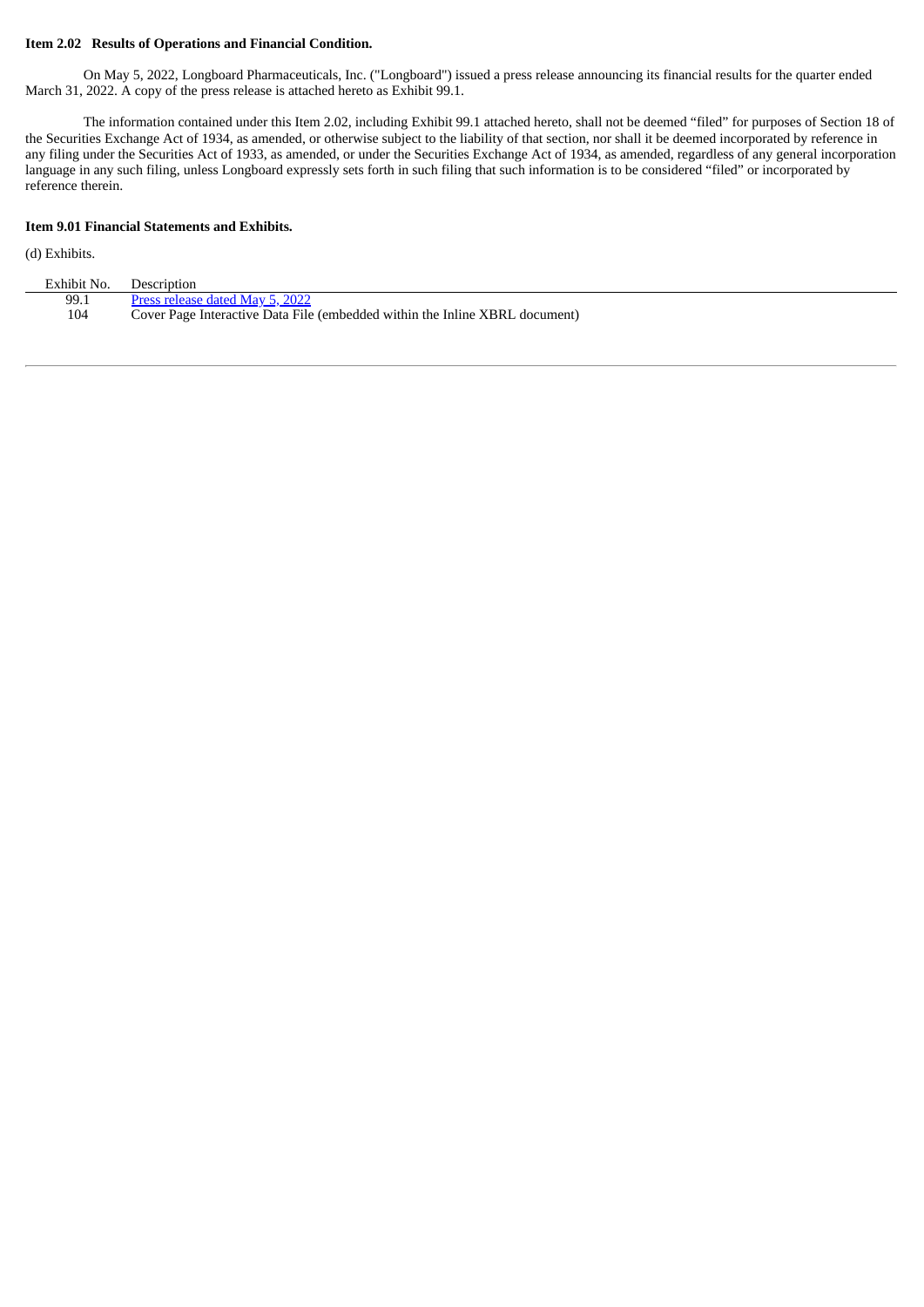#### **SIGNATURES**

Pursuant to the requirements of the Securities Exchange Act of 1934, the registrant has duly caused this report to be signed on its behalf by the undersigned thereunto duly authorized.

Longboard Pharmaceuticals, Inc.

Date: May 5, 2022 By: */s/ Kevin R. Lind*

Kevin R. Lind President and Chief Executive Officer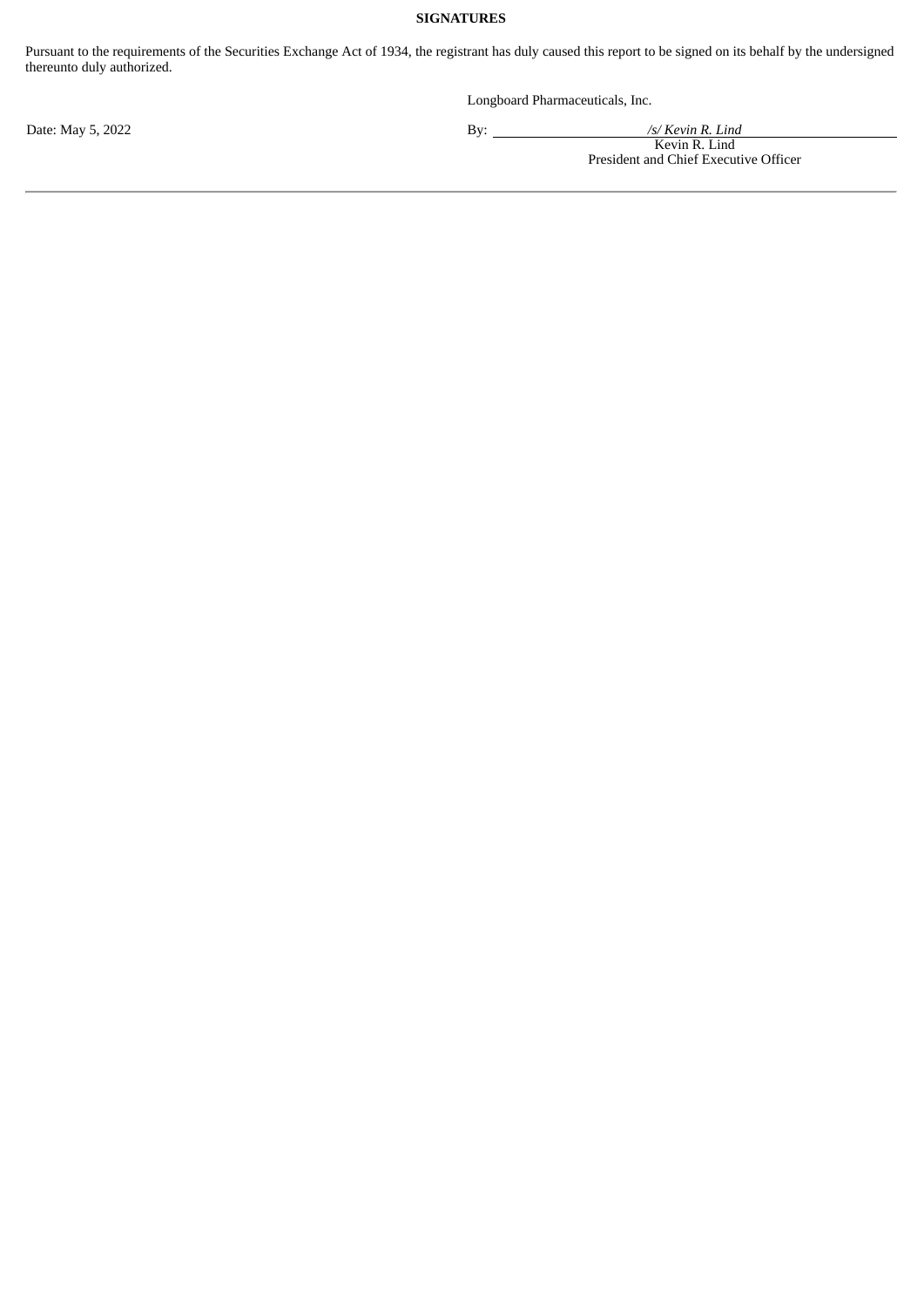

## **Longboard Pharmaceuticals Provides Corporate Update and Reports First Quarter 2022 Financial Results**

- <span id="page-3-0"></span>• Phase 1 data for LP352, a potential treatment for seizures associated with a broad range of severe epilepsies. *presented at the American Academy of Neurology (AAN) Annual Meeting*
- *Initiated Phase 1b/2a PACIFIC Study evaluating LP352 for participants with developmental and epileptic encephalopathies (DEEs)*
- *LP659 IND submission remains on track for fourth quarter 2022*
- *Cash position expected to support operations into 2024*

SAN DIEGO, Calif., May 5, 2022 – Longboard Pharmaceuticals, Inc. (Nasdaq: LBPH), a clinical-stage biopharmaceutical company focused on developing novel, transformative medicines for neurological diseases, today provided a corporate update and reported financial results for the first quarter ended March 31, 2022.

"In 2022, we are continuing to deliver on key milestones, including advancing the PACIFIC study and presenting an extremely robust data set for LP352 at the AAN Annual Meeting in April. We plan on sharing additional data to illustrate the intrinsic properties of LP352 and LP659 that we believe will demonstrate their potentially best-in-class characteristics," stated Kevin R. Lind, Longboard's President and Chief Executive Officer.

## **Program Overview:**

- LP352, an oral, highly selective, centrally acting 5-hydroxytryptamine 2c receptor subtype (5-HT2c) superagonist:
	- o The Phase 1b/2a PACIFIC Study evaluating approximately 50 participants with DEEs, such as Dravet syndrome, Lennox-Gastaut syndrome, tuberous sclerosis complex, CDKL5 deficiency disorder, among others, is ongoing with expected completion in the second half of 2023.
	- o Phase 1 data were presented at the AAN Annual Meeting in April.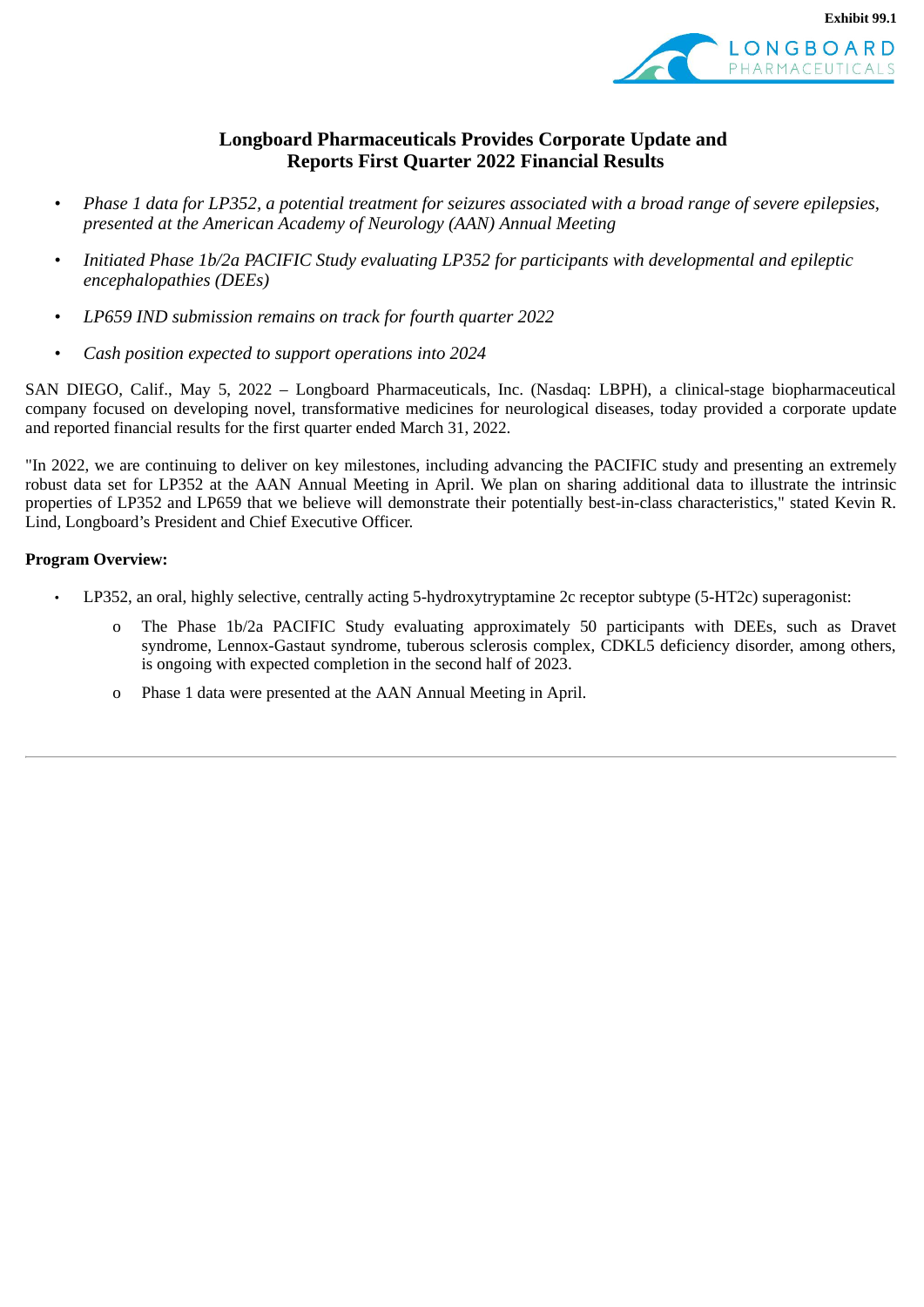• LP659, an oral, selective, centrally acting S1P receptor modulator targeting multiple neurological diseases, is currently in IND-enabling studies with IND application submission to the FDA expected in the fourth quarter of 2022.

#### **Corporate Update:**

• In March 2022, Dr. Randall Kaye joined the Company as Chief Medical Officer. Dr. Kaye has over 30 years of experience in the medical field, most recently as Chief Medical Officer of Neurana Pharmaceuticals, a biotechnology company focused on the treatment of neuromuscular conditions.

#### **First Quarter 2022 Financial Results:**

## Balance Sheet Highlights

At March 31, 2022, Longboard's cash, cash equivalents and short-term investments were approximately \$96.1 million. Our cash position is expected to support operations into 2024 based on our current business plan.

## **Operating Results**

Research and development (R&D) expenses were \$7.1 million for the three months ended March 31, 2022, an increase of \$2.7 million, or 62%, compared to \$4.4 million for the three months ended March 31, 2021. The net increase of \$2.7 million is primarily related to an increase of \$2.0 million in clinical trial and preclinical expenses related to LP352 and an increase of \$1.1 million in personnel-related expenses, offset by a decrease of \$0.6 million in preclinical expenses related to LP659 and LP143.

General and administrative (G&A) expenses were \$2.5 million for the three months ended March 31, 2022, an increase of \$1.2 million, or 92%, compared to \$1.3 million for the three months ended March 31, 2021. The net increase of \$1.2 million is primarily related to an increase of \$0.6 million in personnel-related costs, \$0.4 million in insurance expense, \$0.1 million in professional services and consulting expenses, and \$0.1 million in rent expense.

Net loss was \$9.6 million, or \$0.56 per share, for the three months ended March 31, 2022, compared to \$5.7 million, or \$0.84 per share, for the three months ended March 31, 2021.

## **About Longboard Pharmaceuticals**

Longboard Pharmaceuticals, Inc. is a clinical-stage biopharmaceutical company focused on developing novel, transformative medicines for neurological diseases. Longboard is working to advance a portfolio of centrally acting product candidates designed to be highly selective for specific G protein-coupled receptors (GPCRs). Longboard's small molecule product candidates are based on more than 20 years of GPCR research. Longboard is evaluating LP352, an oral, centrally acting 5-hydroxytryptamine 2c (5-HT2c) receptor superagonist, with negligible observed impact on 5-HT2b and 5-HT2a receptor subtypes, in development for the potential treatment of seizures associated with a broad range of developmental and epileptic encephalopathies. Longboard is also evaluating LP659, a centrally acting, sphingosine-1-phosphate (S1P) receptor subtypes 1 and 5 modulator, in development for the potential treatment of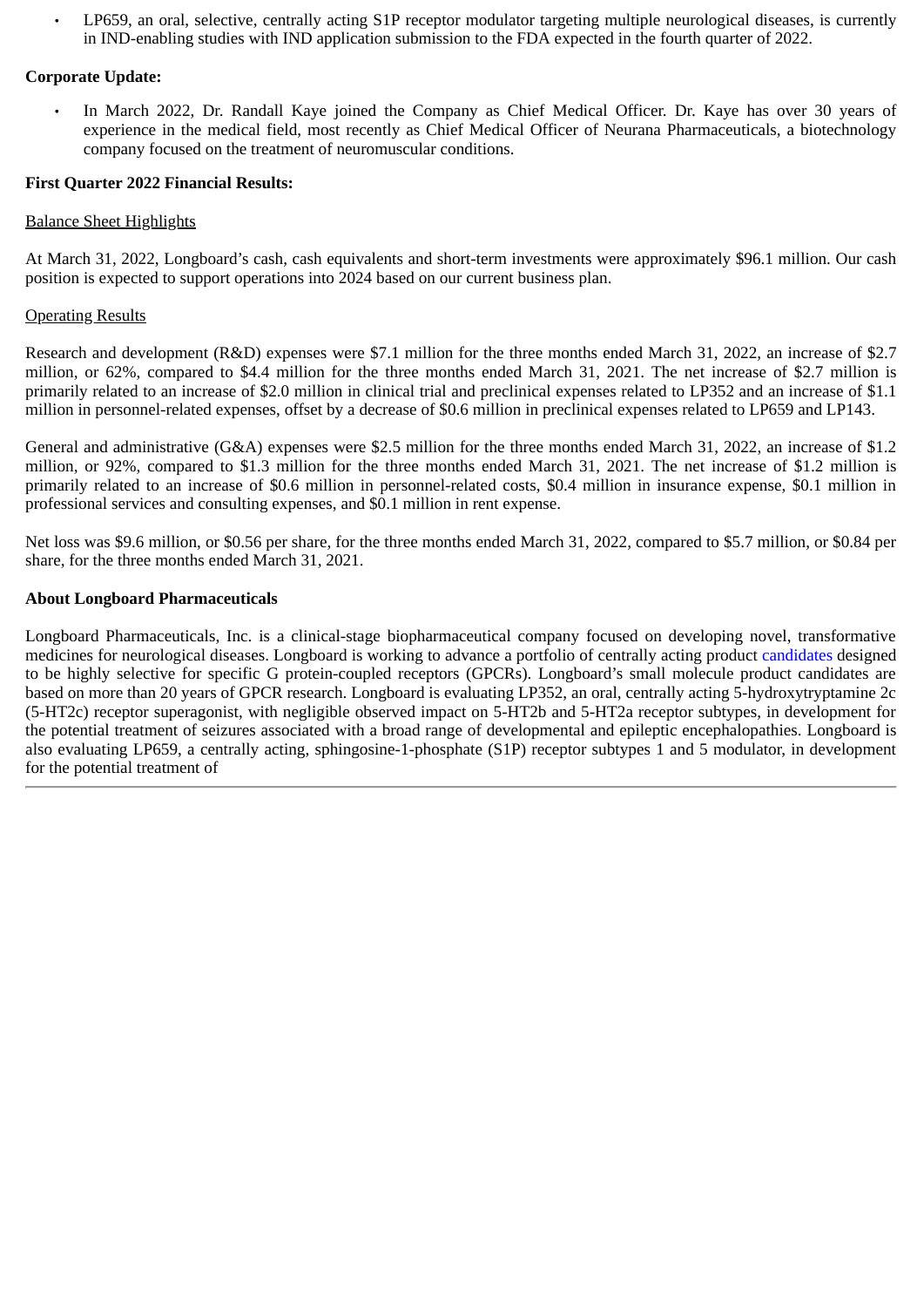multiple neurological diseases, and LP143, a centrally acting, full cannabinoid type 2 receptor (CB2) agonist, in development for the potential treatment of central nervous system (CNS) diseases and disorders.

#### **Forward-Looking Statements**

Certain statements in this press release are forward-looking statements that involve a number of risks and uncertainties. In some cases, you can identify forward-looking statements by words such as "expected", "potential", "plan" and "focused on", and include, without limitation, statements about the following: Longboard's clinical and preclinical product candidates and programs, including potential treatments and indications, clinical trial protocols (for example, number of clinical trial participants), timing of completion of a clinical trial, additional data, regulatory applications and their submission timing, progress, and other plans; our cash position; key milestones; and our focus. For such statements, Longboard claims the protection of the Private Securities Litigation Reform Act of 1995. Actual events or results may differ materially from Longboard's expectations. Factors that could cause actual results to differ materially from the forward-looking statements include, but are not limited to, the following: Risks related to Arena's acquisition by Pfizer; Longboard's limited operating history, financial position and need for additional capital; Longboard will need additional managerial and financial resources to advance all of its programs, and you and others may not agree with the manner Longboard allocates its resources; risks related to the development and commercialization of Longboard's product candidates; Longboard's product candidates are in the early phase of a lengthy research and development process, the timing, manner and outcome of research, development and regulatory review is uncertain, and Longboard's product candidates may not advance in research or development or be approved for marketing; enrolling participants in Longboard's ongoing and intended clinical trials is competitive and challenging; the duration and severity of the coronavirus disease (COVID-19) outbreak, including but not limited to the impact on Longboard's clinical trials and operations, the operations of Longboard's suppliers, partners, collaborators, and licensees, and capital markets, which in each case remains uncertain; risks related to unexpected or unfavorable new data; nonclinical and clinical data is voluminous and detailed, and regulatory agencies may interpret or weigh the importance of data differently and reach different conclusions than Longboard or others, request additional information, have additional recommendations or change their guidance or requirements before or after approval; results of clinical trials and other studies are subject to different interpretations and may not be predictive of future results; topline data may not accurately reflect the complete results of a particular study or trial; risks related to relying on licenses or collaborative arrangements; other risks related to Longboard's dependence on third parties; competition; product liability or other litigation or disagreements with others; government and third-party payor actions, including relating to reimbursement and pricing; risks related to regulatory compliance; and risks relate to Longboard's and third parties' intellectual property rights. Additional factors that could cause actual results to differ materially from those stated or implied by Longboard's forward-looking statements are disclosed in Longboard's filings with the Securities and Exchange Commission (SEC). These forward-looking statements represent Longboard's judgment as of the time of this release. Longboard disclaims any intent or obligation to update these forward-looking statements, other than as may be required under applicable law.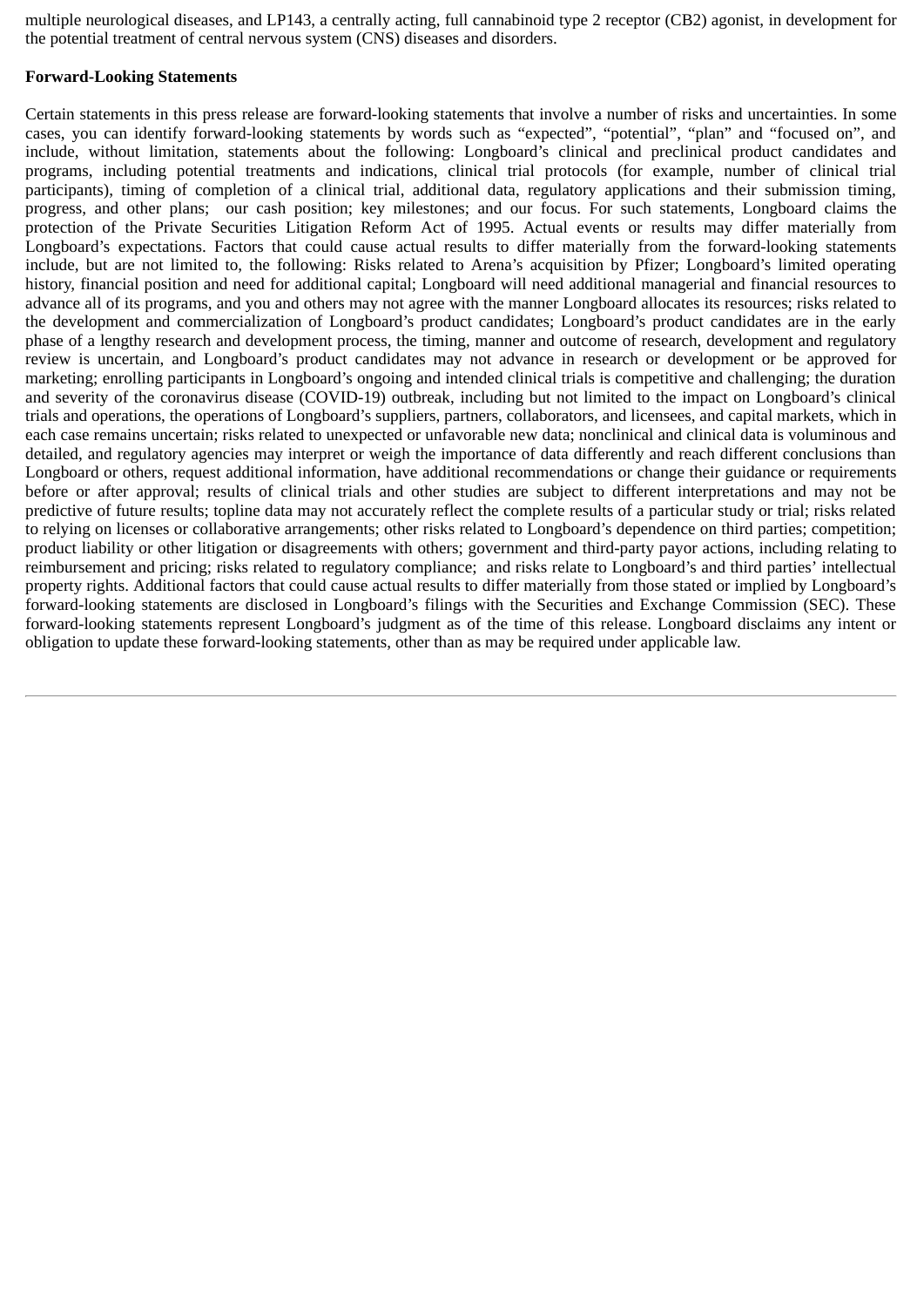# **Corporate Contact:**

Megan E. Knight Head of Investor Relations mknight@longboardpharma.com IR@longboardpharma.com 619.592.9775

**###**

*Financial Tables Follow*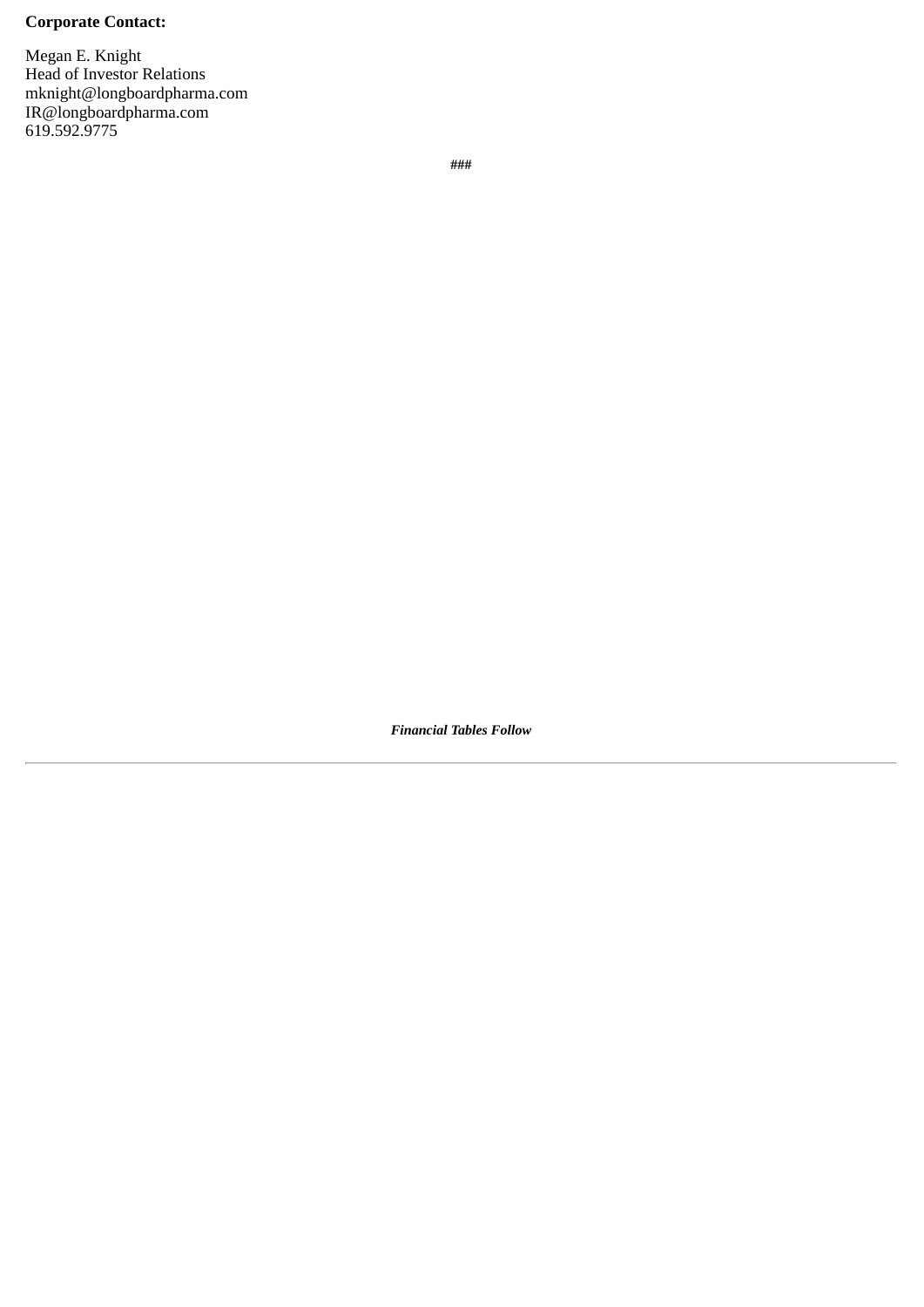#### **LONGBOARD PHARMACEUTICALS, INC. CONDENSED BALANCE SHEETS (Unaudited)**

| (in thousands, except share and per share data)                                                                                                                                                                                                                                                                |    | March 31,<br>2022 |    | December 31,<br>2021 |  |
|----------------------------------------------------------------------------------------------------------------------------------------------------------------------------------------------------------------------------------------------------------------------------------------------------------------|----|-------------------|----|----------------------|--|
| <b>ASSETS</b>                                                                                                                                                                                                                                                                                                  |    |                   |    |                      |  |
| Current assets:                                                                                                                                                                                                                                                                                                |    |                   |    |                      |  |
| Cash and cash equivalents                                                                                                                                                                                                                                                                                      | \$ | 35,037            | \$ | 66,346               |  |
| Short-term investments                                                                                                                                                                                                                                                                                         |    | 61.087            |    | 40,379               |  |
| Prepaid expenses and other current assets                                                                                                                                                                                                                                                                      |    | 4,035             |    | 1,659                |  |
| Total current assets                                                                                                                                                                                                                                                                                           |    | 100,159           |    | 108,384              |  |
| Right-of-use assets                                                                                                                                                                                                                                                                                            |    | 438               |    | 521                  |  |
| Property and equipment                                                                                                                                                                                                                                                                                         |    | 13                |    | 14                   |  |
| Other long-term assets                                                                                                                                                                                                                                                                                         |    | 33                |    | 33                   |  |
| <b>Total assets</b>                                                                                                                                                                                                                                                                                            | \$ | 100,643           | \$ | 108,952              |  |
| <b>LIABILITIES AND EQUITY</b>                                                                                                                                                                                                                                                                                  |    |                   |    |                      |  |
| <b>Current liabilities:</b>                                                                                                                                                                                                                                                                                    |    |                   |    |                      |  |
| Accounts payable                                                                                                                                                                                                                                                                                               | \$ | 1,357             | \$ | 1,028                |  |
| Accrued research and development expenses                                                                                                                                                                                                                                                                      |    | 2,998             |    | 2,245                |  |
| Accrued compensation and related expenses                                                                                                                                                                                                                                                                      |    | 443               |    | 1,480                |  |
| Accrued other expenses                                                                                                                                                                                                                                                                                         |    | 1,536             |    | 352                  |  |
| Right-of-use liabilities, current portion                                                                                                                                                                                                                                                                      |    | 350               |    | 339                  |  |
| Total current liabilities                                                                                                                                                                                                                                                                                      |    | 6,684             |    | 5,444                |  |
| Right-of-use liabilities, net of current portion                                                                                                                                                                                                                                                               |    | 94                |    | 185                  |  |
| Commitments and contingencies                                                                                                                                                                                                                                                                                  |    |                   |    |                      |  |
| Stockholders' equity:                                                                                                                                                                                                                                                                                          |    |                   |    |                      |  |
| Preferred stock, \$0.0001 par value; authorized shares - 10,000,000 at March 31, 2022 and<br>December 31, 2021; issued and outstanding shares - none at March 31, 2022 and December 31,<br>2021                                                                                                                |    |                   |    |                      |  |
| Voting common stock, \$0.0001 par value; authorized shares - 300,000,000 at March 31, 2022 and<br>December 31, 2021; issued and outstanding shares - 13,484,315 and 13,440,761 at March 31,<br>2022 and December 31, 2021, respectively, excluding 101,635 and 145,189, respectively, subject<br>to repurchase |    | $\mathbf{1}$      |    | $\mathbf{1}$         |  |
| Non-voting common stock, \$0.0001 par value; authorized shares - 10,000,000 at March 31, 2022<br>and December 31, 2021; issued and outstanding shares - 3,629,400 at March 31, 2022 and<br>December 31, 2021                                                                                                   |    |                   |    |                      |  |
| Additional paid-in capital                                                                                                                                                                                                                                                                                     |    | 146,254           |    | 145,683              |  |
| Accumulated other comprehensive loss                                                                                                                                                                                                                                                                           |    | (596)             |    | (164)                |  |
| Accumulated deficit                                                                                                                                                                                                                                                                                            |    | (51,794)          |    | (42, 197)            |  |
| Total stockholders' equity                                                                                                                                                                                                                                                                                     |    | 93,865            |    | 103,323              |  |
| Total liabilities and stockholders' equity                                                                                                                                                                                                                                                                     | \$ | 100,643           | \$ | 108,952              |  |
|                                                                                                                                                                                                                                                                                                                |    |                   |    |                      |  |